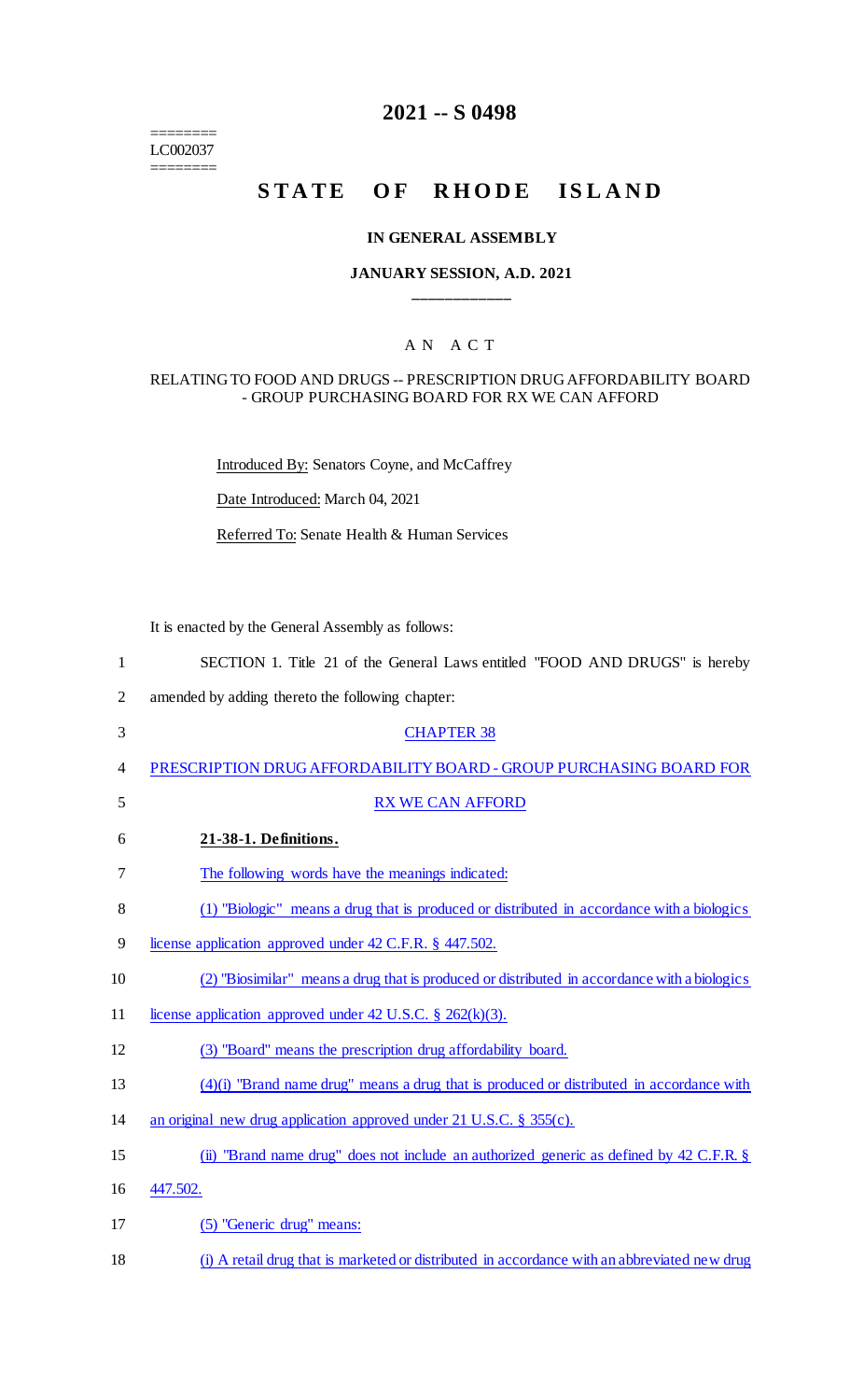| $\mathbf{1}$   | application, approved under 21 U.S.C. $\S$ 355(j);                                                       |
|----------------|----------------------------------------------------------------------------------------------------------|
| $\overline{2}$ | (ii) An authorized generic as defined by $42$ C.F.R. § $447.502$ ; or                                    |
| 3              | (iii) A drug that entered the market before 1962 that was not originally marketed under a                |
| 4              | new drug application.                                                                                    |
| 5              | (6) "Manufacturer" means an entity that:                                                                 |
| 6              | $(i)(A)$ Engages in the manufacture of a prescription drug product; or                                   |
| 7              | (B) Enters into a lease with another manufacturer to market and distribute a prescription                |
| 8              | drug product under the entity's own name; and                                                            |
| 9              | (ii) Sets or changes the wholesale acquisition cost of the prescription drug product it                  |
| 10             | manufactures or markets.                                                                                 |
| 11             | (7) "Prescription drug product" means a brand name drug, a generic drug, a biologic, or a                |
| 12             | biosimilar.                                                                                              |
| 13             | (8) "Stakeholder council" means the prescription drug affordability stakeholder council.                 |
| 14             | 21-38-2. Prescription drug affordability board established -- Purpose.                                   |
| 15             | $(a)(1)$ There is hereby established a prescription drug affordability board.                            |
| 16             | $(2)(i)$ The board is a body politic and corporate and is an instrumentality of the state.               |
| 17             | (ii) The board is an independent unit of state government.                                               |
| 18             | The exercise by the board of its authority under this chapter is an essential<br>(iii)                   |
| 19             | governmental function.                                                                                   |
| 20             | (b) The purpose of the board is to protect state residents, state and local governments,                 |
| 21             | commercial health plans, health care providers, pharmacies licensed in the state, and other              |
| 22             | stakeholders within the health care system from the high costs of prescription drug products.            |
| 23             | 21-38-3. Membership.                                                                                     |
| 24             | $(a)(1)$ The board shall consist of the following members, who shall have expertise in health            |
| 25             | care economics or clinical medicine:                                                                     |
| 26             | (i) One member appointed by the governor for an initial term of one year;                                |
| 27             | One member appointed by the president of the senate for an initial term of two (2)<br>(ii)               |
| 28             | years;                                                                                                   |
| 29             | (iii) One member appointed by the speaker of the house of representatives for an initial                 |
| 30             | term of three (3) years;                                                                                 |
| 31             | (iv) One member appointed by the attorney general for an initial term of two (2) years; and              |
| 32             | (v) One member appointed jointly by the president of the senate and the speaker of the                   |
| 33             | house of representatives, who shall serve as chair of the board, for an initial term of three (3) years. |
| 34             | The board shall have the following alternate members, who shall have expertise in                        |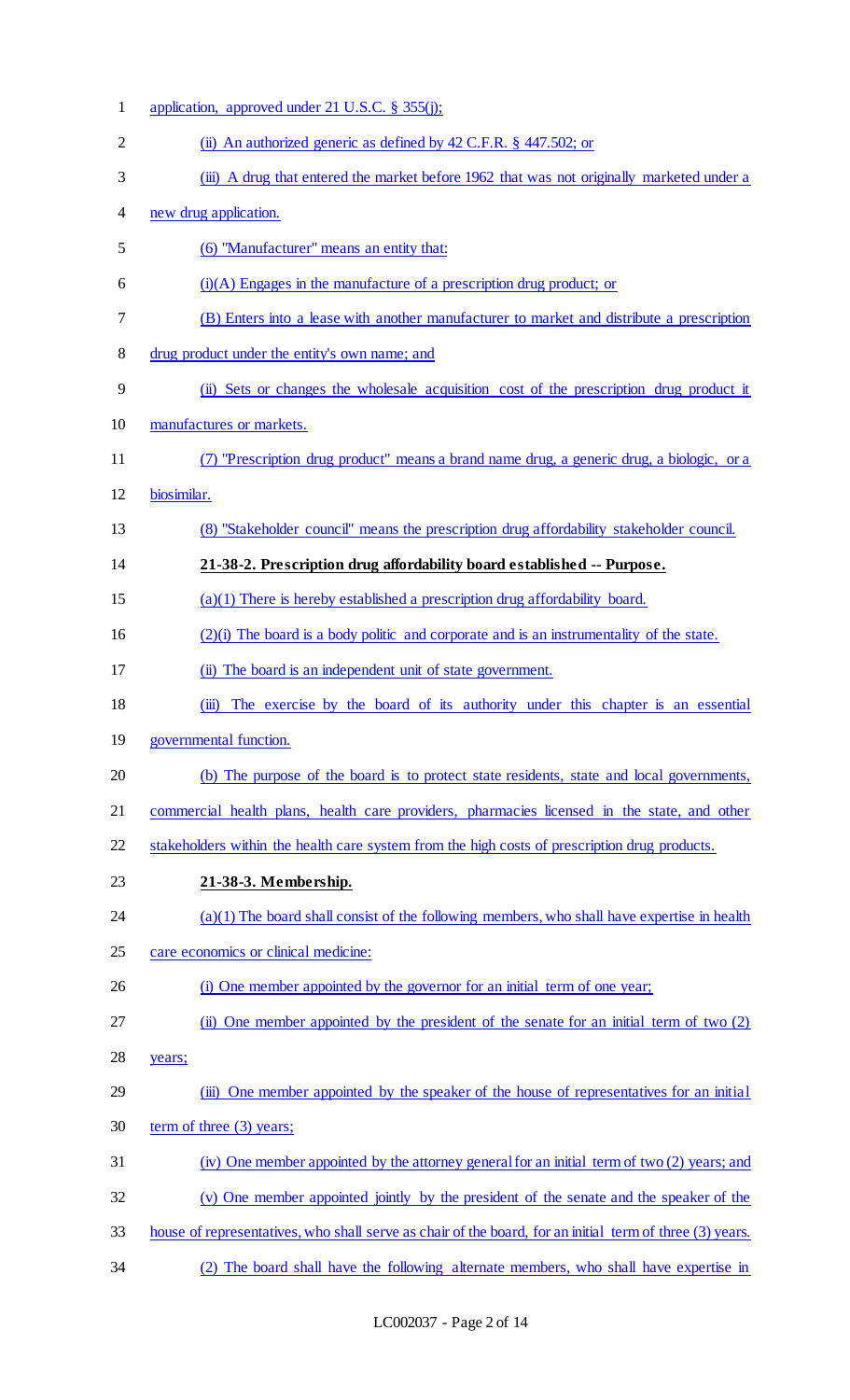| $\mathbf{1}$ | health care economics or clinical medicine and who shall be designated by the board chair to              |
|--------------|-----------------------------------------------------------------------------------------------------------|
| 2            | participate in deliberations of the board when a member is recused:                                       |
| 3            | (i) One alternate member appointed by the governor for an initial term of three (3) years;                |
| 4            | (ii) One alternate member appointed by the president of the senate for an initial term of two             |
| 5            | (2) years; and                                                                                            |
| 6            | (iii) One alternate member appointed by the speaker of the house of representatives for an                |
| 7            | initial term of one year.                                                                                 |
| 8            | (3) A member or an alternate member may not be an employee of, a board member of, or                      |
| 9            | a consultant to a manufacturer, pharmacy benefits manager, health insurance carrier, health               |
| 10           | maintenance organization, managed care organization, or wholesale distributor or related trade            |
| 11           | association.                                                                                              |
| 12           | (4) Any conflict of interest, including whether the individual has an association, including              |
| 13           | a financial or personal association, that has the potential to bias or has the appearance of biasing an   |
| 14           | individual's decision in matters related to the board or the conduct of the board's activities, shall be  |
| 15           | considered and disclosed when appointing members and alternate members to the board.                      |
| 16           | (5) To the extent practicable and consistent with federal and state law, the membership of                |
| 17           | the board shall reflect the racial, ethnic, and gender diversity of the state.                            |
| 18           | (b) The term of a member or an alternate member shall be three (3) years after the initial                |
| 19           | period of appointments. The terms of the members and alternate members shall be staggered as              |
| 20           | required by the provisions of this section.                                                               |
| 21           | $(c)(1)$ The chair shall hire an executive director, general counsel, and staff for the board.            |
| 22           | (2) The chair shall develop a five (5) year budget and staffing plan and submit it to the                 |
| 23           | board for approval.                                                                                       |
| 24           | (3) Staff of the board shall receive a salary as provided in the budget of the board.                     |
| 25           | (d) A member of the board:                                                                                |
| 26           | (1) May receive compensation as a member of the board in accordance with the state                        |
| 27           | budget; and                                                                                               |
| 28           | (2) Is entitled to reimbursement for reasonable expenses incurred.                                        |
| 29           | $(e)(1)(i)$ Notwithstanding the provisions of subsections $(e)(1)(i)$ and $(e)(1)(iv)$ of this            |
| 30           | section, the board shall meet in open session at least once every six (6) weeks.                          |
| 31           | (ii) At the chair's discretion, the chair may cancel or postpone a meeting.                               |
| 32           | Except where otherwise specified, the board is subject to all of the provisions of<br>$\ddot{\mathbf{m}}$ |
| 33           | chapter 46 of title 42 (the "open meetings act"). This includes, but is not limited to, the following:    |
| 34           | (A) The study required by $\S$ 21-38-7;                                                                   |

LC002037 - Page 3 of 14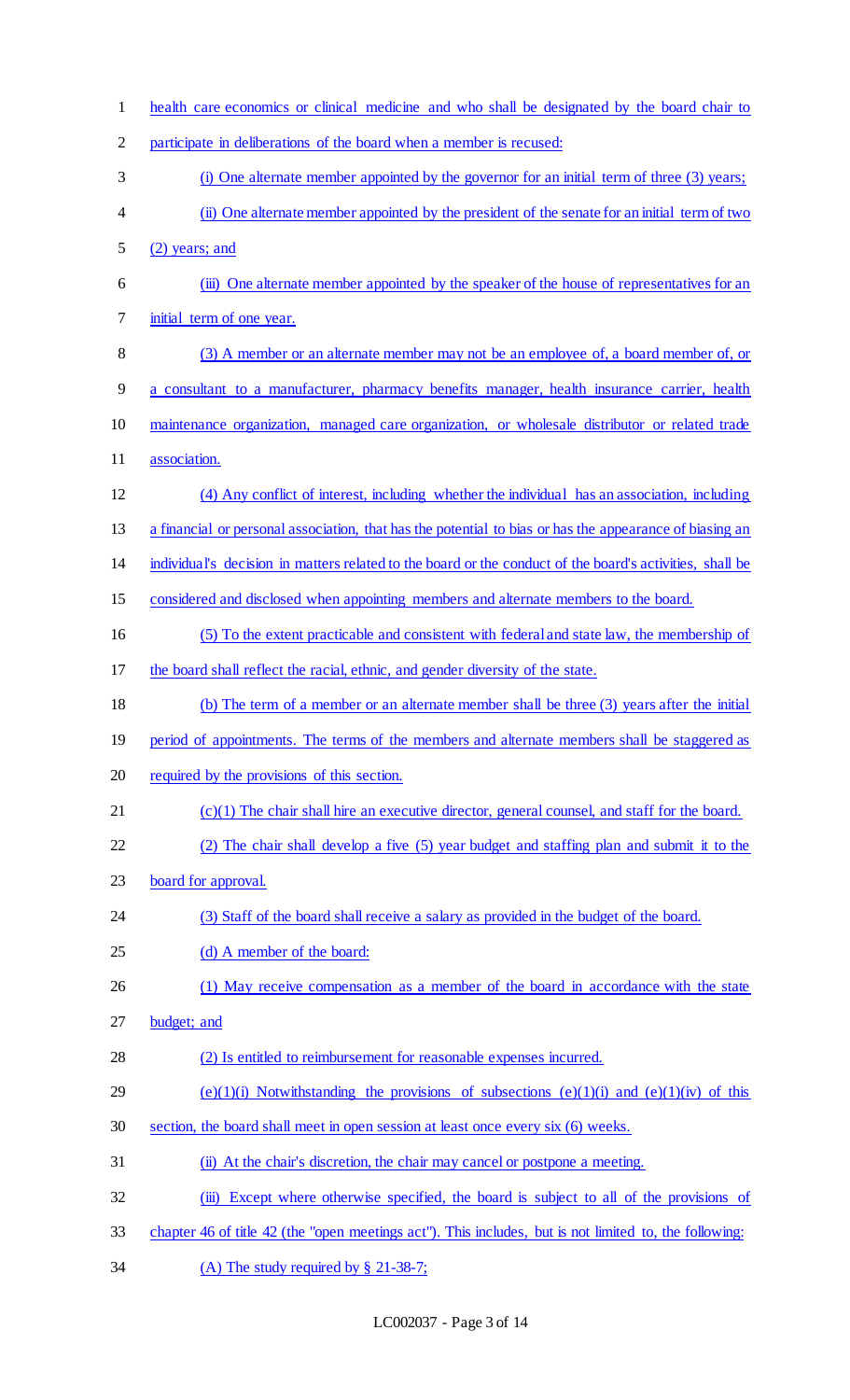(B) Deliberations on whether to subject a prescription drug product to a cost review under § 21-38-8; (C) Any vote on whether to impose an upper payment limit on purchases and payor reimbursements of prescription drug products in the state; and (D) Any decision by the board. (iv) Notwithstanding chapter 46 of title 42, (the "open meetings act"), the board may meet in closed session to discuss trade secrets or confidential and proprietary data and information. (2) The board shall provide public notice of each board meeting at least two (2) weeks in advance of the meeting. (3)(i) Materials for each board meeting shall be made available to the public at least one week in advance of the meeting. (ii) Materials containing trade secrets or confidential and proprietary data or information that is not otherwise available to the public may not be made available to the public in accordance 14 with § 38-2-2(4). (4) The board shall provide an opportunity for public comment at each open meeting of the board. (5) The board shall provide the public with the opportunity to provide written comments on pending decisions of the board. (6) The board may allow expert testimony at board meetings, including when the board meets in closed session. (7) To the extent practicable, the board shall access pricing information for prescription drug products by: (i) Entering into a memorandum of understanding with another state to which 24 manufacturers already report pricing information; and (ii) Accessing other available pricing information. (8) A majority of the members of the board shall constitute a quorum. (9)(i) Members of the board shall recuse themselves from decisions related to a prescription drug product if the member, or an immediate family member of the member, has received or could receive any of the following: (A) A direct financial benefit of any amount deriving from the result or finding of a study or determination by or for the board; or (B) A financial benefit from any person that owns, manufactures, or provides prescription drug products, services, or items to be studied by the board that in the aggregate exceeds five thousand dollars (\$5,000) per year.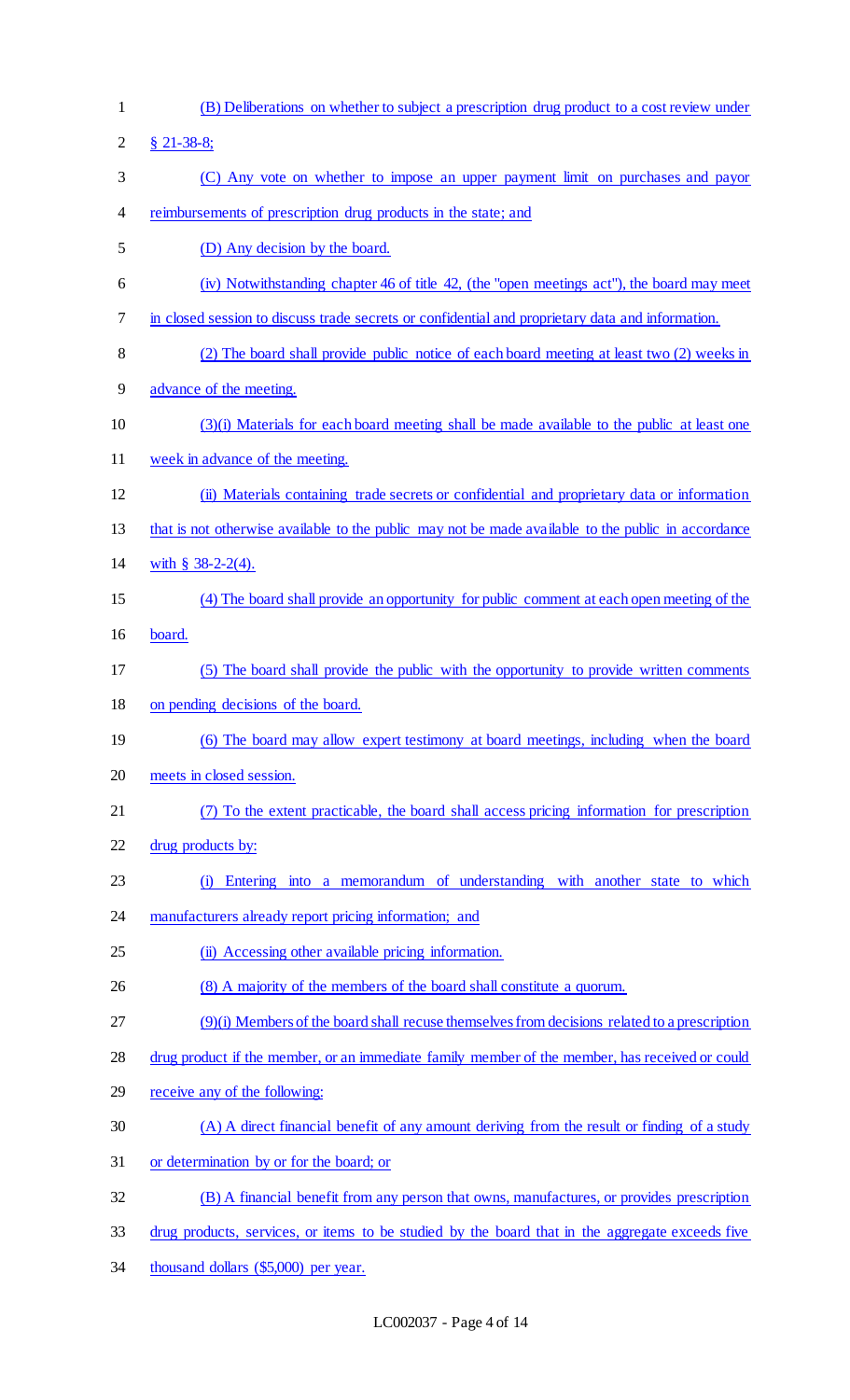| $\mathbf{1}$   | (ii) For the purposes of this section, a financial benefit includes honoraria, fees, stock, the        |
|----------------|--------------------------------------------------------------------------------------------------------|
| $\overline{2}$ | value of the member's or immediate family member's stock holdings, and any direct financial            |
| 3              | benefit deriving from the finding of a review conducted under this chapter.                            |
| 4              | (f) In addition to the powers set forth elsewhere in this chapter, the board may:                      |
| 5              | (1) Adopt rules and regulations to carry out the provisions of this chapter; and                       |
| 6              | (2) Enter into a contract with a qualified, independent third party for any service necessary          |
| 7              | to carry out the powers and duties of the board.                                                       |
| $\,8\,$        | (g) Unless permission is granted by the board, a third party hired by the board in accordance          |
| 9              | with subsection $(f)(2)$ of this section may not release, publish, or otherwise use any information to |
| 10             | which the third party has access under its contract.                                                   |
| 11             | 21-38-4. Prescription drug affordability stakeholder council established.                              |
| 12             | (a) There is hereby established a prescription drug affordability stakeholder council.                 |
| 13             | (b) The purpose of the stakeholder council is to provide stakeholder input to assist the board         |
| 14             | in making decisions as required under this chapter.                                                    |
| 15             | $(c)(1)$ The stakeholder council shall consist of twenty-seven (27) members appointed in               |
| 16             | accordance with this subsection.                                                                       |
| 17             | (2) The speaker of the house of representatives shall appoint:                                         |
| 18             | (i) One representative of generic drug corporations to an initial term of one year;                    |
| 19             | (ii) One representative of nonprofit insurance carriers to an initial term of two (2) years;           |
| 20             | (iii) One representative of a statewide health care advocacy coalition to an initial term of           |
| 21             | three $(3)$ years;                                                                                     |
| 22             | (iv) One representative of a statewide advocacy organization for seniors to an initial term            |
| 23             | of one year;                                                                                           |
| 24             | (v) One representative of a statewide organization for diverse communities to an initial               |
| 25             | term of two $(2)$ years;                                                                               |
| 26             | (vi) One representative of a labor union to an initial term of three (3) years;                        |
| 27             | (vii) One health services researcher specializing in prescription drugs to an initial term of          |
| 28             | one year;                                                                                              |
| 29             | (viii) One public member at the discretion of the speaker of the house of representatives to           |
| 30             | an initial term of two $(2)$ years; and                                                                |
| 31             | (ix) One representative from a chain pharmacy to an initial term of three (3) years.                   |
| 32             | (3) The president of the senate shall appoint:                                                         |
| 33             | (i) One representative of brand name drug corporations to an initial term of one year;                 |
| 34             | (ii) One representative of physicians to an initial term of two (2) years;                             |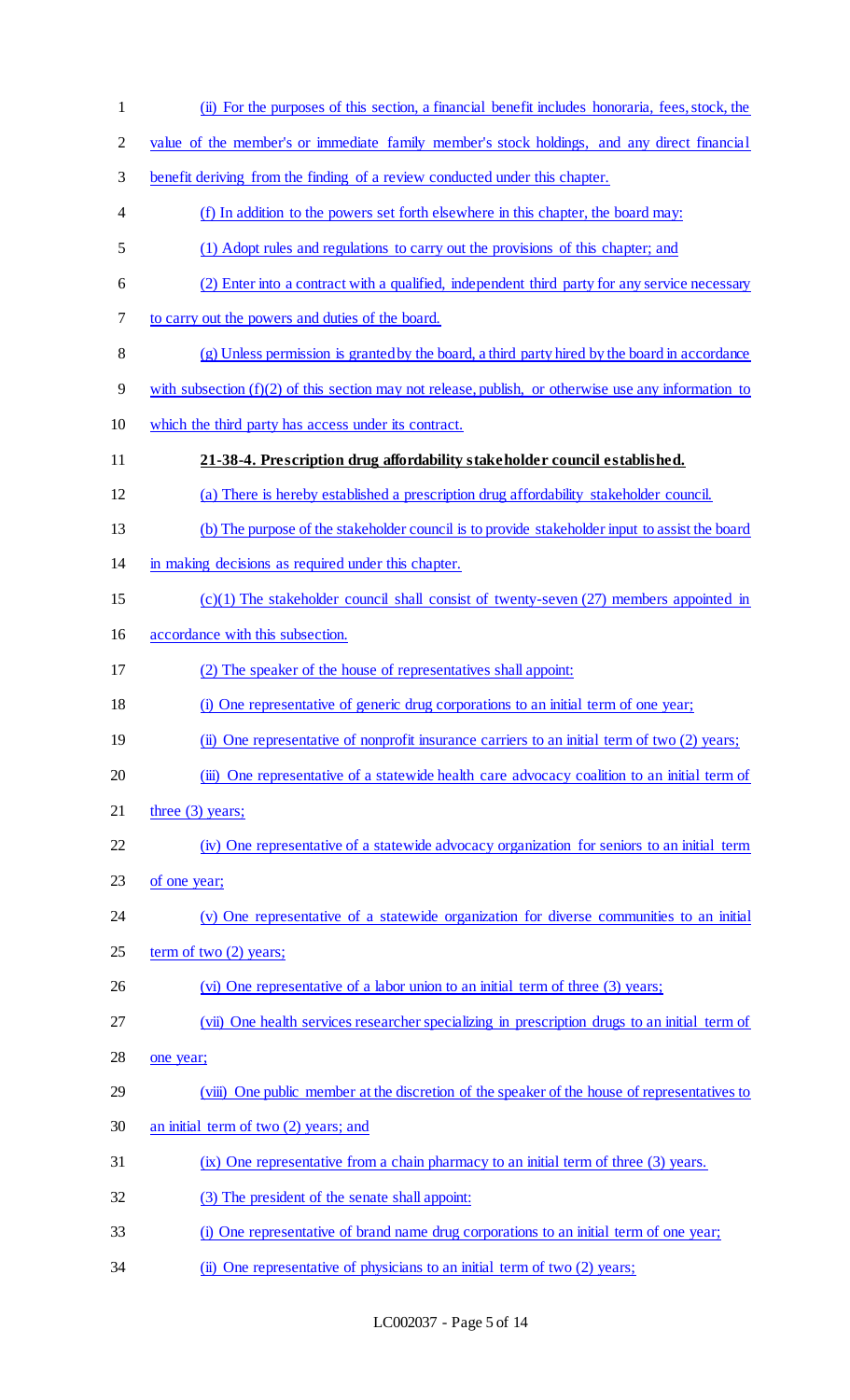| $\mathbf{1}$   | (iii) One representative of nurses to an initial term of three (3) years;                       |
|----------------|-------------------------------------------------------------------------------------------------|
| $\overline{2}$ | (iv) One representative of hospitals to an initial term of one year;                            |
| 3              | (v) One representative of dentists to an initial term of two (2) years;                         |
| 4              | (vi) One representative of managed care organizations to an initial term of three (3) years;    |
| 5              | (vii) One representative of the department of administration's office of management and         |
| 6              | budget to an initial term of one year;                                                          |
| 7              | (viii) One clinical researcher to an initial term of two (2) years; and                         |
| 8              | (ix) One public member at the discretion of the president of the senate to an initial term of   |
| 9              | three $(3)$ years.                                                                              |
| 10             | (4) The governor shall appoint:                                                                 |
| 11             | (i) One representative of brand name drug corporations to an initial term of three (3) years;   |
| 12             | (ii) One representative of generic drug corporations to an initial term of two (2) years;       |
| 13             | (iii) One representative of biotechnology companies to an initial term of one year;             |
| 14             | (iv) One representative of for-profit health insurance carriers to an initial term of three (3) |
| 15             | years;                                                                                          |
| 16             | (v) One representative of employers to an initial term of two (2) years;                        |
| 17             | (vi) One representative of pharmacy benefits managers to an initial term of one year;           |
| 18             | (vii) One representative of pharmacists to an initial term of three (3) years;                  |
| 19             | (viii) One pharmacologist to an initial term of two (2) years; and                              |
| 20             | (ix) One public member at the discretion of the governor to an initial term of one year.        |
| 21             | (5) Collectively, the members of the stakeholder council shall have knowledge of the            |
| 22             | following:                                                                                      |
| 23             | (i) The pharmaceutical business model;                                                          |
| 24             | (ii) Supply chain business models;                                                              |
| 25             | (iii) The practice of medicine or clinical training;                                            |
| 26             | (iv) Consumer or patient perspectives;                                                          |
| 27             | (v) Health care costs trends and drivers;                                                       |
| 28             | (vi) Clinical and health services research; and                                                 |
| 29             | (vii) The state's health care marketplace.                                                      |
| 30             | (6) To the extent practicable and consistent with federal and state law, the membership of      |
| 31             | the stakeholder council shall reflect the racial, ethnic, and gender diversity of the state.    |
| 32             | (7) From among the membership of the stakeholder council, the board chair shall appoint         |
| 33             | two (2) members to be co-chairs of the stakeholder council.                                     |
| 34             | (d) The term of a member shall be three (3) years after the initial period of appointments.     |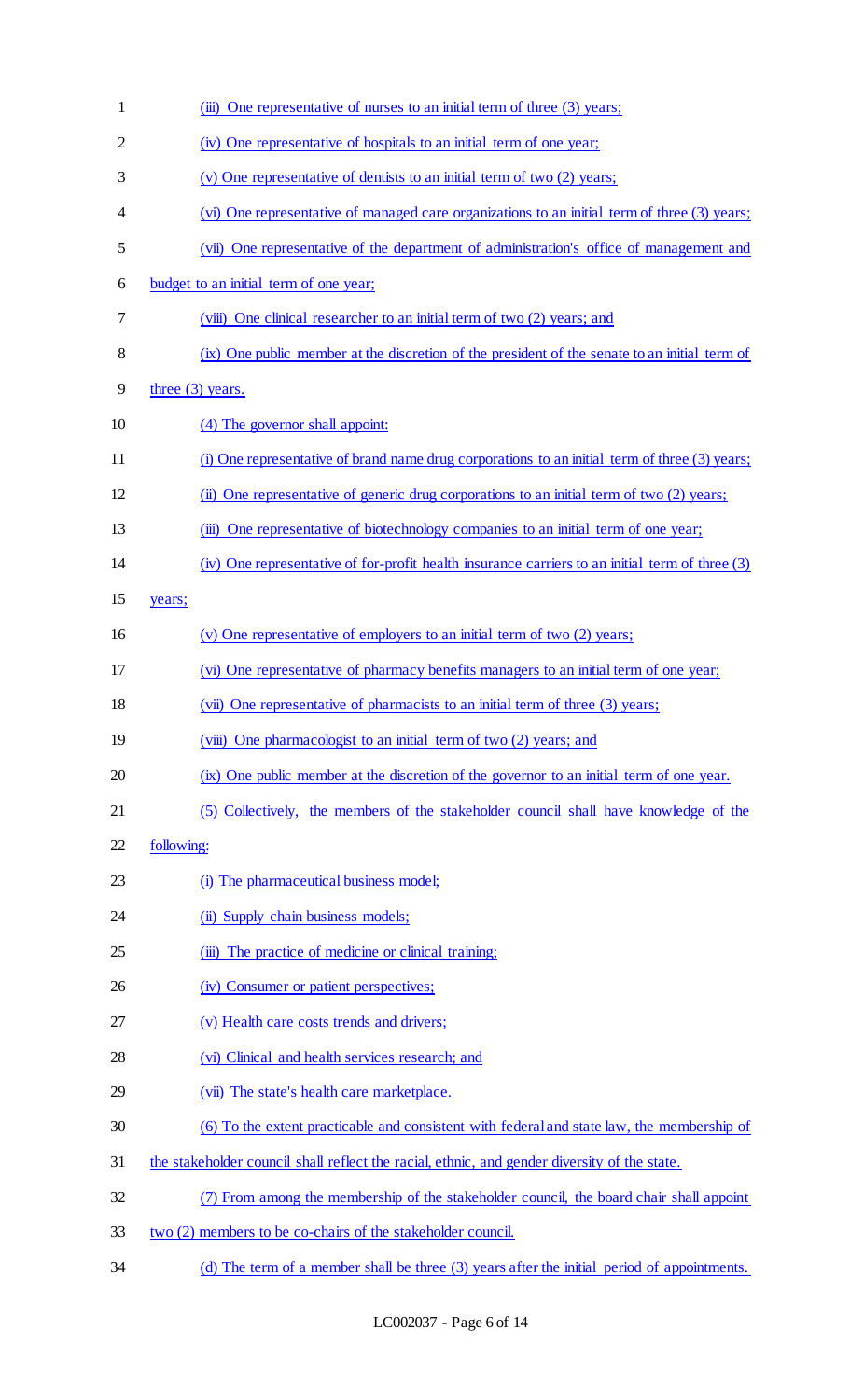|        | The initial members of the stakeholder council shall serve staggered terms as required by the           |
|--------|---------------------------------------------------------------------------------------------------------|
|        | provisions of this section.                                                                             |
|        | (e) A member of the stakeholder council:                                                                |
|        | (1) May not receive compensation as a member of the stakeholder council; but                            |
|        | (2) Is entitled to reimbursement for expenses.                                                          |
|        | 21-38-5. Disclosure of conflict of interest.                                                            |
|        | $(a)(1)$ A conflict of interest shall be disclosed:                                                     |
|        | (i) By the board when hiring board staff;                                                               |
|        | (ii) By the appointing authority when appointing members and alternate members to the                   |
|        | board and members to the stakeholder council; and                                                       |
|        | (iii) By the board, when a member of the board is recused in any final decision resulting               |
|        | from a review of a prescription drug product.                                                           |
|        | (2) A conflict of interest shall be disclosed:                                                          |
|        | (i) In advance of the first open meeting after the conflict is identified; or                           |
|        | (ii) Within five (5) days after the conflict is identified.                                             |
|        | (b)(1) A conflict of interest disclosed under subsection (a) of this section shall be posted            |
|        | on the website of the board unless the chair of the board recuses the member from any final decision    |
|        | resulting from a review of a prescription drug product.                                                 |
|        | (2) A posting under this section shall include the type, nature, and magnitude of the                   |
|        | interests of the member involved.                                                                       |
|        | 21-38-6. Acceptance of gifts of donations.                                                              |
|        | Members and alternate members of the board, board staff, and third-party contractors may                |
|        | not accept any gift or donation of services or property that indicates a potential conflict of interest |
|        | or has the appearance of biasing the work of the board.                                                 |
|        | 21-38-7. Study of aspects of pharmaceutical distribution and payment -- Report.                         |
|        | On or before December 31, 2022, the board, in consultation with the stakeholder council,                |
| shall: |                                                                                                         |
|        | $(1)$ Study:                                                                                            |
|        | (i) The entire pharmaceutical distribution and payment system in the state; and                         |
|        | (ii) Policy options being used in other states and countries to lower the list price of                 |
|        | pharmaceuticals, including:                                                                             |
|        | (A) Setting upper payment limits;                                                                       |
|        | (B) Using a reverse auction marketplace; and                                                            |
|        | (C) Implementing a bulk purchasing process; and                                                         |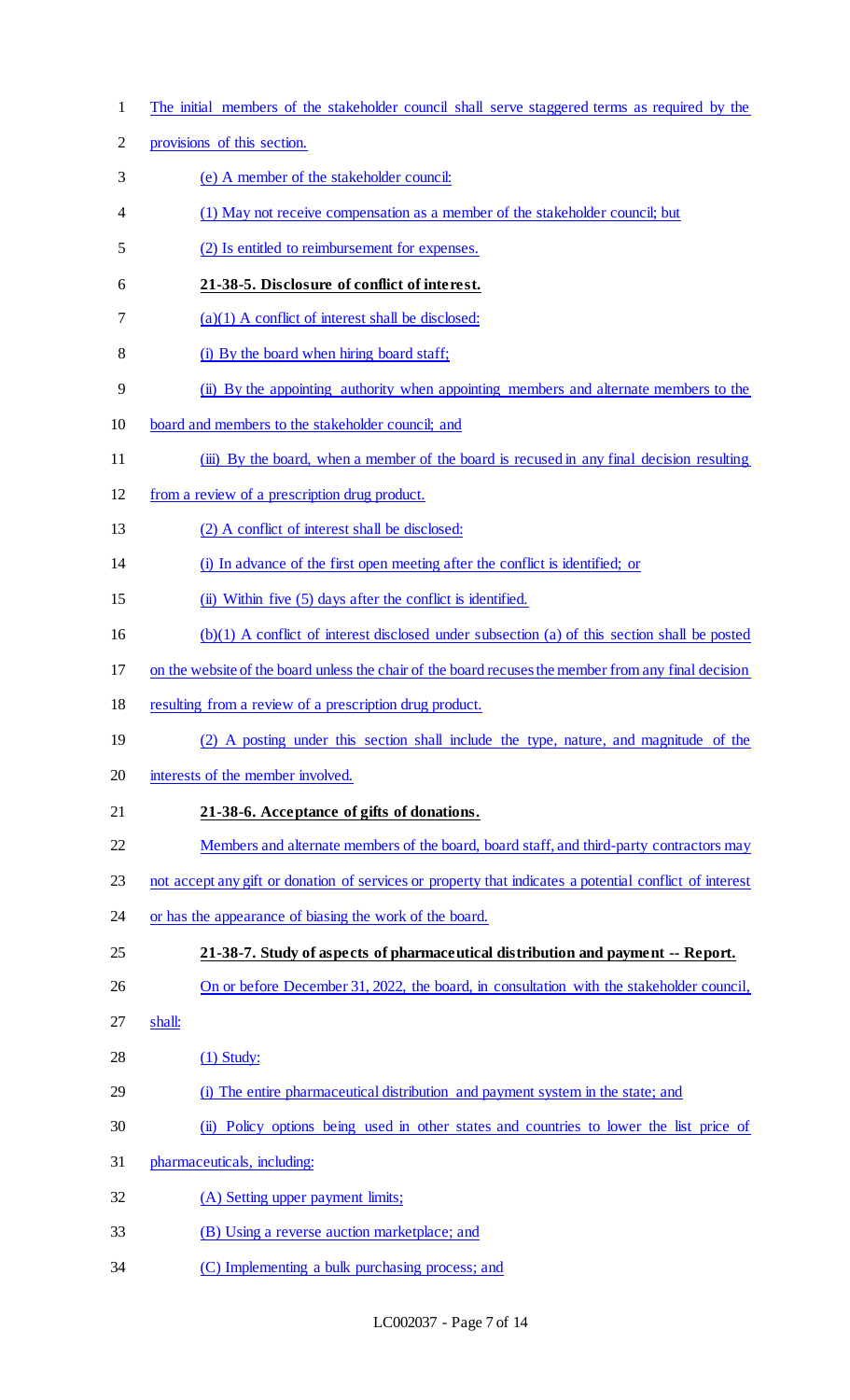(2) Report its findings and recommendations, including findings for each option studied under subsection (1)(ii) of this section and any legislation required to implement the recommendations, to the senate finance committee and the house health and human services committee. **21-38-8. Identifying prescription drug products that create affordability challenges for state health care system and patients.**  (a) On or before December 31, 2022, the board shall: (1) Collect and review publicly available information regarding prescription drug product manufacturers, health insurance carriers, health maintenance organizations, managed care organizations, wholesale distributors, and pharmacy benefits managers; and (2)(i) Identify states that require reporting on the cost of prescription drug products; and (ii) Initiate a process of entering into memoranda of understanding with the states identified under subsection (a)(2)(i) of this section to aid in the collection of transparency data for prescription drug products. (b) Based on the information collected under subsection (a)(1) of this section and obtained through memoranda of understanding under subsection (a)(2) of this section, the board, in consultation with the stakeholder council, shall adopt rules and regulations to: (1) Establish methods for collecting additional data necessary to carry out its duties under this chapter; and (2) Identify circumstances under which the cost of a prescription drug product may create or has created affordability challenges for the state health care system and patients. 22 (c) The board shall use the information collected under subsection  $(a)(1)$  of this section and obtained through memoranda of understanding under subsection (a)(2) of this section to identify prescription drug products that are: (1) Brand name drugs or biologics that, as adjusted annually for inflation in accordance 26 with the consumer price index, have: (i) A launch wholesale acquisition cost of thirty thousand dollars (\$30,000) or more per year or course of treatment; or (ii) A wholesale acquisition cost increase of three thousand (\$3,000) or more in any twelve (12) month period, or course of treatment if less than twelve (12) months; (2) Biosimilar drugs that have a launch wholesale acquisition cost that is not at least fifteen percent (15%) lower than the referenced brand biologic at the time the biosimilars are launched; (3) Generic drugs that, as adjusted annually for inflation in accordance with the consumer price index, have a wholesale acquisition cost: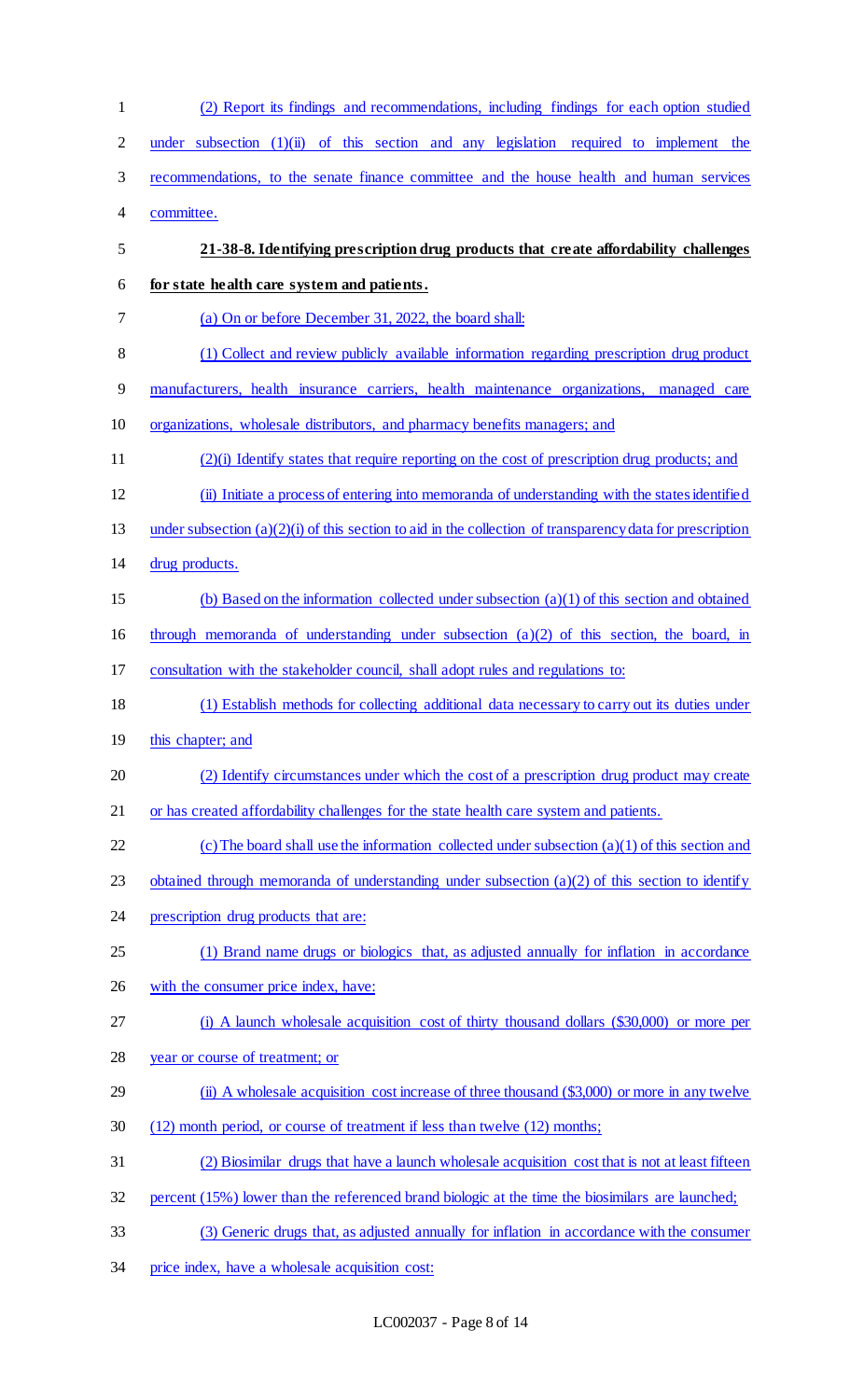| $\mathbf{1}$ | (i) Of one hundred dollars (\$100) or more for:                                                         |
|--------------|---------------------------------------------------------------------------------------------------------|
| $\mathbf{2}$ | (A) A thirty (30) day supply lasting a patient for a period of thirty (30) consecutive days             |
| 3            | based on the recommended dosage approved for labeling by the United States Food and Drug                |
| 4            | Administration;                                                                                         |
| 5            | (B) A supply lasting a patient for fewer than thirty (30) days based on the recommended                 |
| 6            | dosage approved for labeling by the United States Food and Drug Administration; or                      |
| 7            | (C) One unit of the drug if the labeling approved by the United States Food and Drug                    |
| 8            | Administration does not recommend a finite dosage; and                                                  |
| 9            | (ii) That increased by two hundred percent (200%) or more during the immediately                        |
| 10           | preceding twelve (12) month period, as determined by the difference between the resulting               |
| 11           | wholesale acquisition cost and the average of the wholesale acquisition cost reported over the          |
| 12           | immediately preceding twelve (12) months; and                                                           |
| 13           | (4) Other prescription drug products that may create affordability challenges for the state             |
| 14           | health care system and patients, in consultation with the stakeholder council.                          |
| 15           | 21-38-9. Cost review of prescription drug products identified in § 21-38-8.                             |
| 16           | (a)(1) After identifying prescription drug products as required by $\S 21-38-8$ , the board shall       |
| 17           | determine whether to conduct a cost review as described in subsection (b) of this section for each      |
| 18           | identified prescription drug product by:                                                                |
| 19           | (i) Seeking stakeholder council input about the prescription drug product; and                          |
| 20           | (ii) Considering the average cost share of the prescription drug product.                               |
| 21           | $(2)(i)$ To the extent there is no publicly available information to conduct a cost review as           |
| 22           | described in subsection (b) of this section, the board shall request the information from:              |
| 23           | (A) The manufacturer of the prescription drug product; and                                              |
| 24           | (B) As appropriate, a wholesale distributor, pharmacy benefits manager, health insurance                |
| 25           | carrier, health maintenance organization, or managed care organization with relevant information        |
| 26           | on setting the cost of the prescription drug product in the state.                                      |
| 27           | (ii) The information to conduct a cost review may include any document and research                     |
| 28           | related to the manufacturer's selection of the introductory price or price increase of the prescription |
| 29           | drug product, including life cycle management, net average price in the state, market competition       |
| 30           | and context, projected revenue, and the estimated value or cost-effectiveness of the prescription       |
| 31           | drug product.                                                                                           |
| 32           | (iii) Failure of a manufacturer, wholesale distributor, pharmacy benefits manager, health               |
| 33           | insurance carrier, health maintenance organization, or managed care organization to provide the         |
| 34           | board with the information requested under this subsection shall not affect the authority of the board  |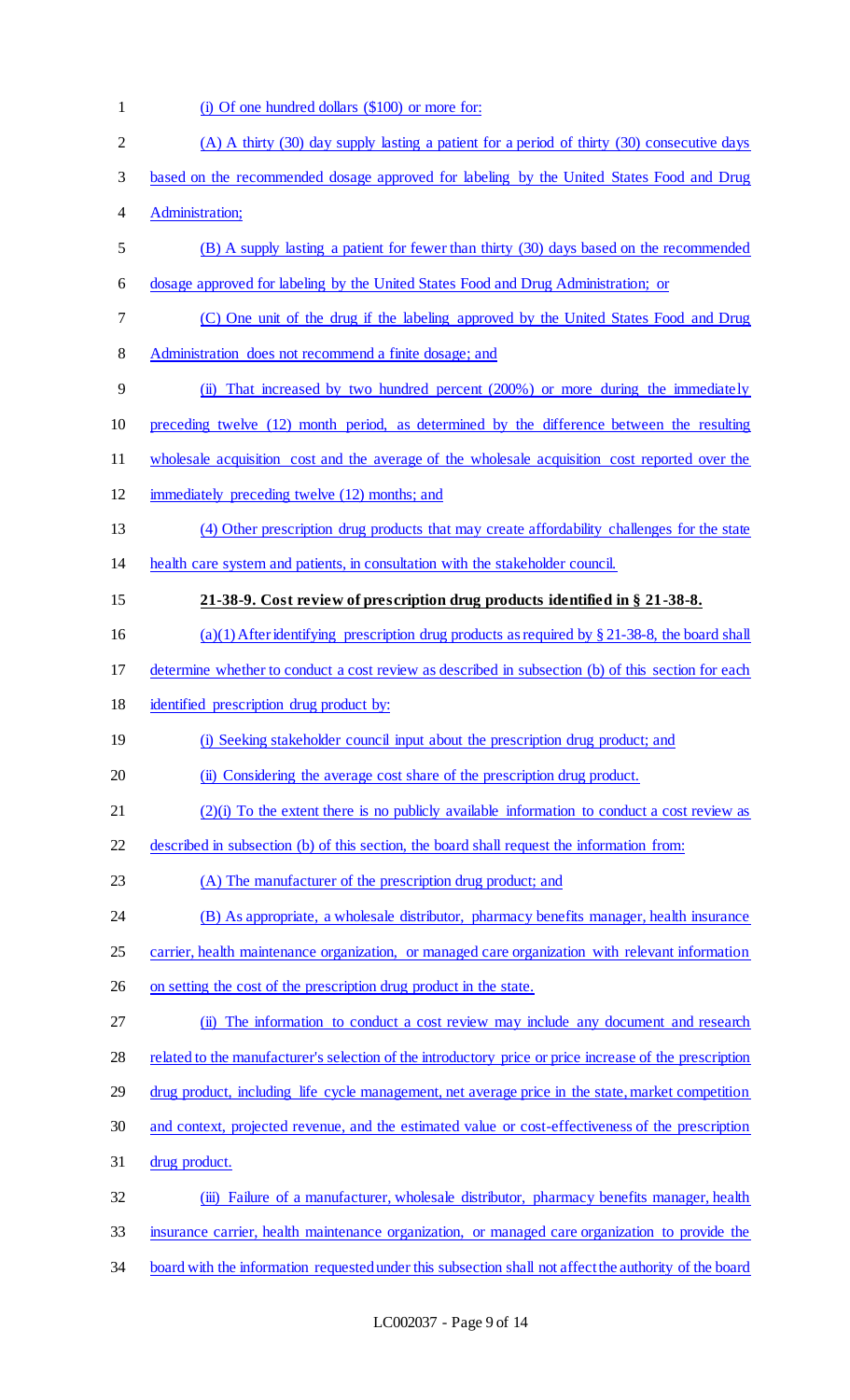- to conduct a review as described in subsection (b) of this section.
- $2 \left( \frac{b}{1} \right)$  If the board conducts a review of the cost of a prescription drug product, the review shall determine whether use of the prescription drug product that is fully consistent with the labeling 4 approved by the United States Food and Drug Administration or standard medical practice has led or will lead to affordability challenges for the state health care system or high out-of-pocket costs for patients. (2) To the extent practicable, in determining whether a prescription drug product identified under § 21-38-8 has led or will lead to an affordability challenge, the board shall consider the following factors: (i) The wholesale acquisition cost and any other relevant prescription drug cost index for 11 the prescription drug product sold in the state; (ii) The average monetary price concession, discount, or rebate the manufacturer provides to health plans in the state or is expected to provide to health plans in the state as reported by manufacturers and health plans, expressed as a percent of the wholesale acquisition cost for the prescription drug product under review; (iii) The total amount of the price concession, discount, or rebate the manufacturer provides to each pharmacy benefits manager operating in the state for the prescription drug product under review, as reported by manufacturers and pharmacy benefits managers, expressed as a percent of 19 the wholesale acquisition costs; (iv) The price at which therapeutic alternatives have been sold in the state; (v) The average monetary concession, discount, or rebate the manufacturer provides or is expected to provide to health plan payors and pharmacy benefits managers in the state for 23 therapeutic alternatives; (vi) The costs to health plans based on patient access consistent with United States Food and Drug Administration labeled indications; (vii) The impact on patient access resulting from the cost of the prescription drug product relative to insurance benefit design; (viii) The current or expected dollar value of drug-specific patient access programs that are 29 supported by the manufacturer; (ix) The relative financial impacts to health, medical, or social services costs as can be quantified and compared to baseline effects of existing therapeutic alternatives; (x) The average patient copay or other cost-sharing for the prescription drug product in the state; and (xi) Any other factors as determined by the board's rules and regulations.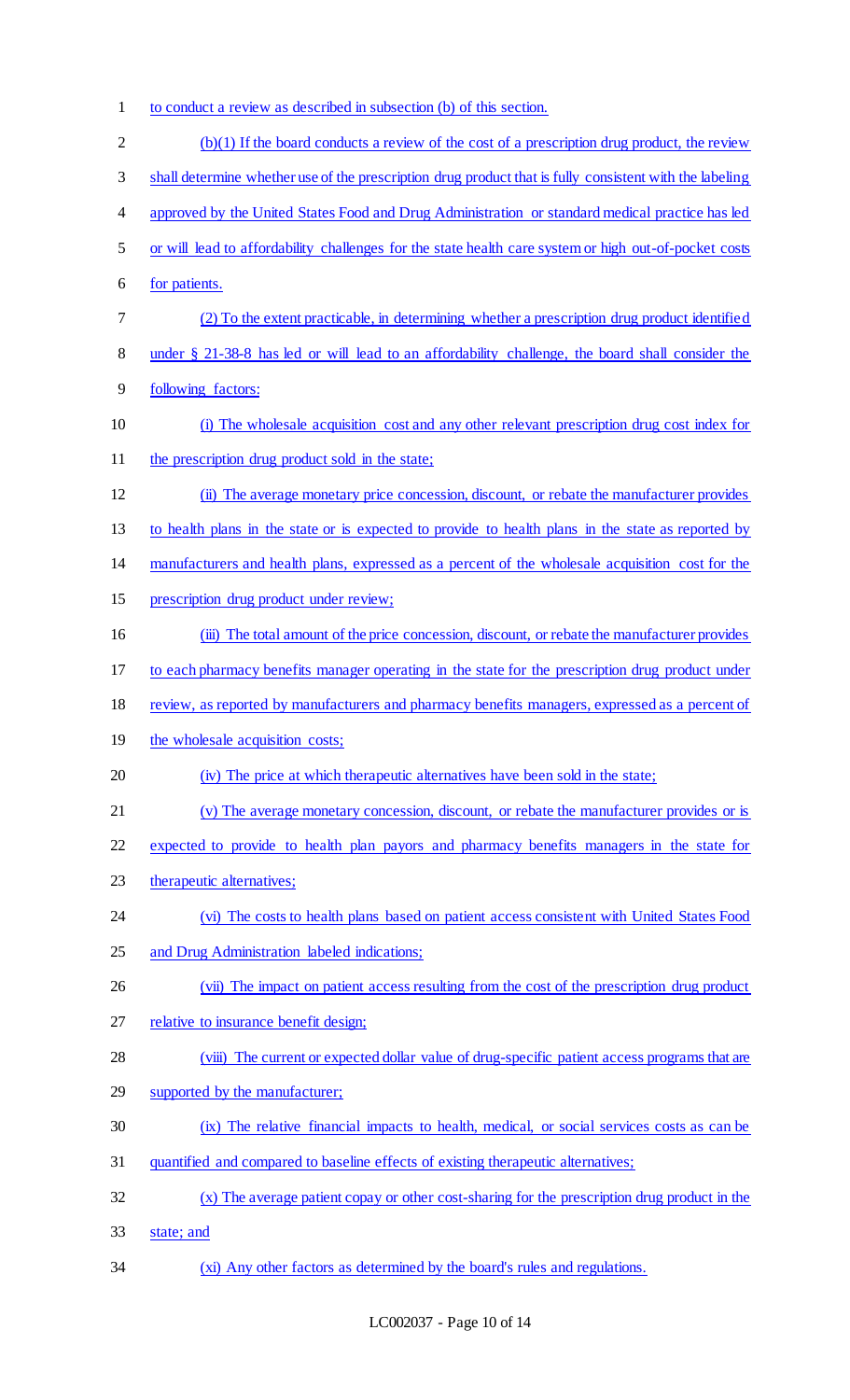(3) If the board is unable to determine whether a prescription drug product will produce or has produced challenges to the affordability of the drug for the state health care system, using the factors listed in subsection (2) of this subsection, the board may consider the following factors: (i) The manufacturer's research and development costs, as indicated on the manufacturer's federal tax filing or information filed with the Federal Securities and Exchange Commission for 6 the most recent tax year in proportion to the manufacturer's sales in the state; (ii) The portion of direct-to-consumer marketing costs eligible for favorable federal tax 8 treatment in the most recent tax year that are specific to the prescription drug product under review and that are multiplied by the ratio of total manufacturer in-state sales to total manufacturer sales 10 in the United States for the product under review; (iii) Gross and net manufacturer, pharmacy benefits manager, and wholesale distributor revenues for the prescription drug product under review for the most recent tax year; (iv) Any additional factors proposed by the manufacturer and appropriate health insurance carriers, health maintenance organizations, managed care organizations, wholesale distributors, and pharmacy benefits managers that the board considers relevant; and (v) Any additional factors as established by the board in its rules and regulations. (c) On or before December 31, 2022, and each December 31 thereafter, the board shall submit to the senate finance committee and the house health and human services committee, a 19 report that includes: (1) Price trends for prescription drug products; (2) The number of prescription drug products that were subject to board review and the results of the review; and (3) Any recommendations the board may have on further legislation needed to make prescription drug products more affordable in the state. **21-38-10. Trade secrets -- Confidential and propriety information.**  (a) Only board members and staff may access trade secrets and confidential and proprietary data and information obtained under this chapter that is not otherwise publicly available. (b) The provisions of chapter 41 of title 6, (the "uniform trade secrets act"), shall apply to any trade secrets and confidential and proprietary data and information obtained under this chapter that is not otherwise publicly available. **21-38-11. Enforcement.**  The office of the attorney general may pursue any available remedy under state law when enforcing this chapter. **21-38-12. Setting upper payment limits for prescription drug products.**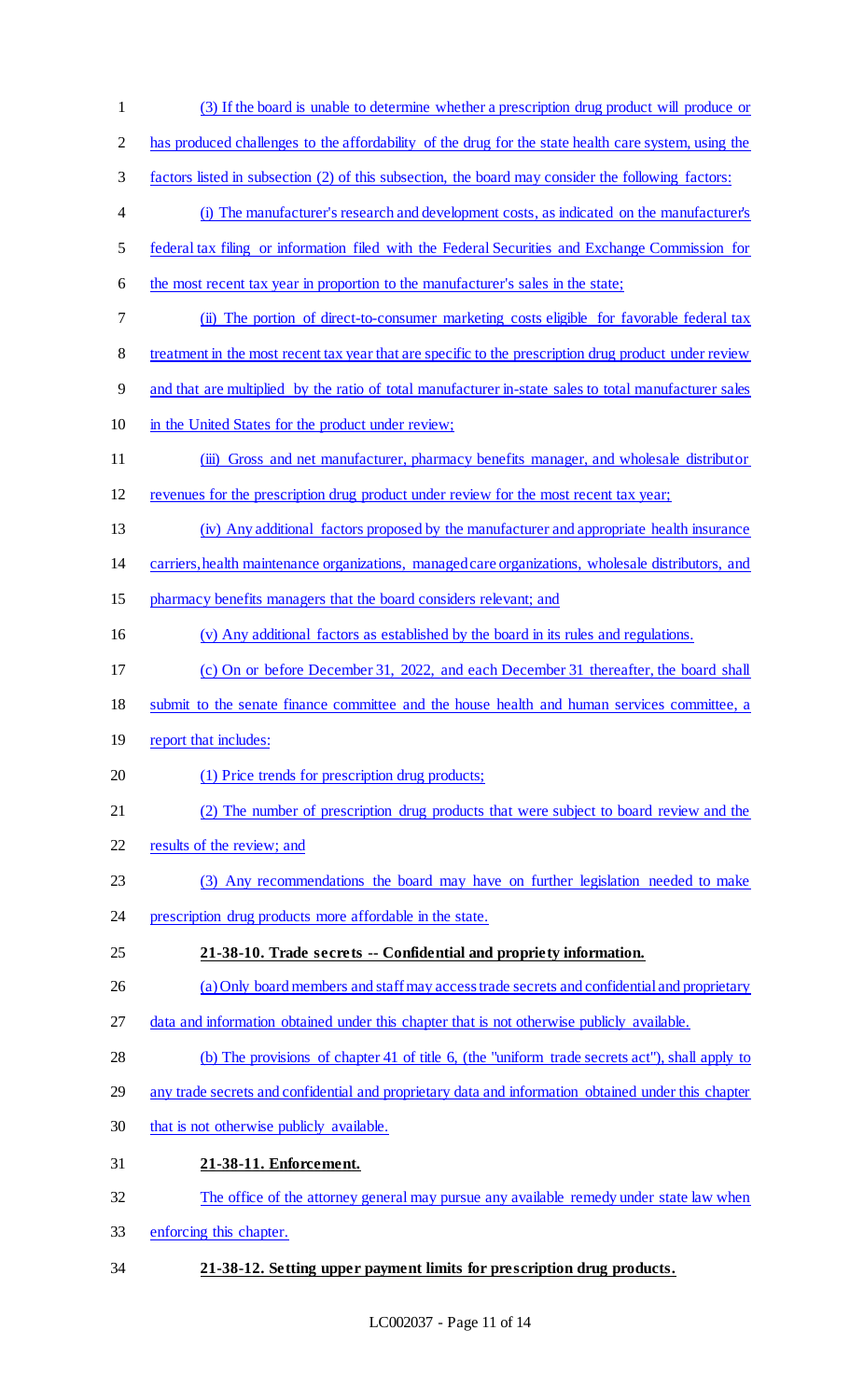(a) If, under § 21-38-7 the board finds that it is in the best interest of the state to establish a process for setting upper payment limits for prescription drug products that it determines have led or will lead to an affordability challenge, the board, in conjunction with the stakeholder council, 4 shall draft a plan of action for implementing the process that includes the criteria the board shall use to set upper payment limits. (b) The criteria for setting upper payment limits shall include consideration of: (1) The cost of administering the prescription drug product; (2) The cost of delivering the prescription drug product to consumers; and (3) Other relevant administrative costs related to the prescription drug product. (c) The process for setting upper payment limits shall: (1) Prohibit the application of an upper payment limit for a prescription drug product that is on the federal Food and Drug Administration prescription drug shortage list; and 13 (2) Require the board to: (i) Monitor the availability of any prescription drug product for which it sets an upper payment limit; and (ii) If there becomes a shortage of the prescription drug product in the state, reconsider or suspend the upper payment limit.  $(d)(1)$  If a plan of action is drafted under subsection (a) of this section, the board shall 19 submit the plan of action to the governor and the attorney general for approval. They shall have forty-five (45) days to approve the plan of action. (2) The board may not set upper payment limits unless the plan is approved, in accordance 22 with this subsection, by the governor and the attorney general. **21-38-13. Appeal of board decision.**  24 (a) A person aggrieved by a decision of the board may request an appeal of the decision within thirty (30) days after the finding of the board. 26 (b) The board shall hear the appeal and make a final decision within sixty (60) days after the appeal is requested. (c) Any person aggrieved by a final decision of the board may petition for judicial review as provided by chapter 35 of title 42 (the "administrative procedures act"). **21-38-14. Report -- Contents.**  On or before December 1, 2025, the board, in consultation with the stakeholder council, shall report to the senate finance committee and the house health and human services committee on: (1) The legality, obstacles, and benefits of setting upper payment limits on all purchases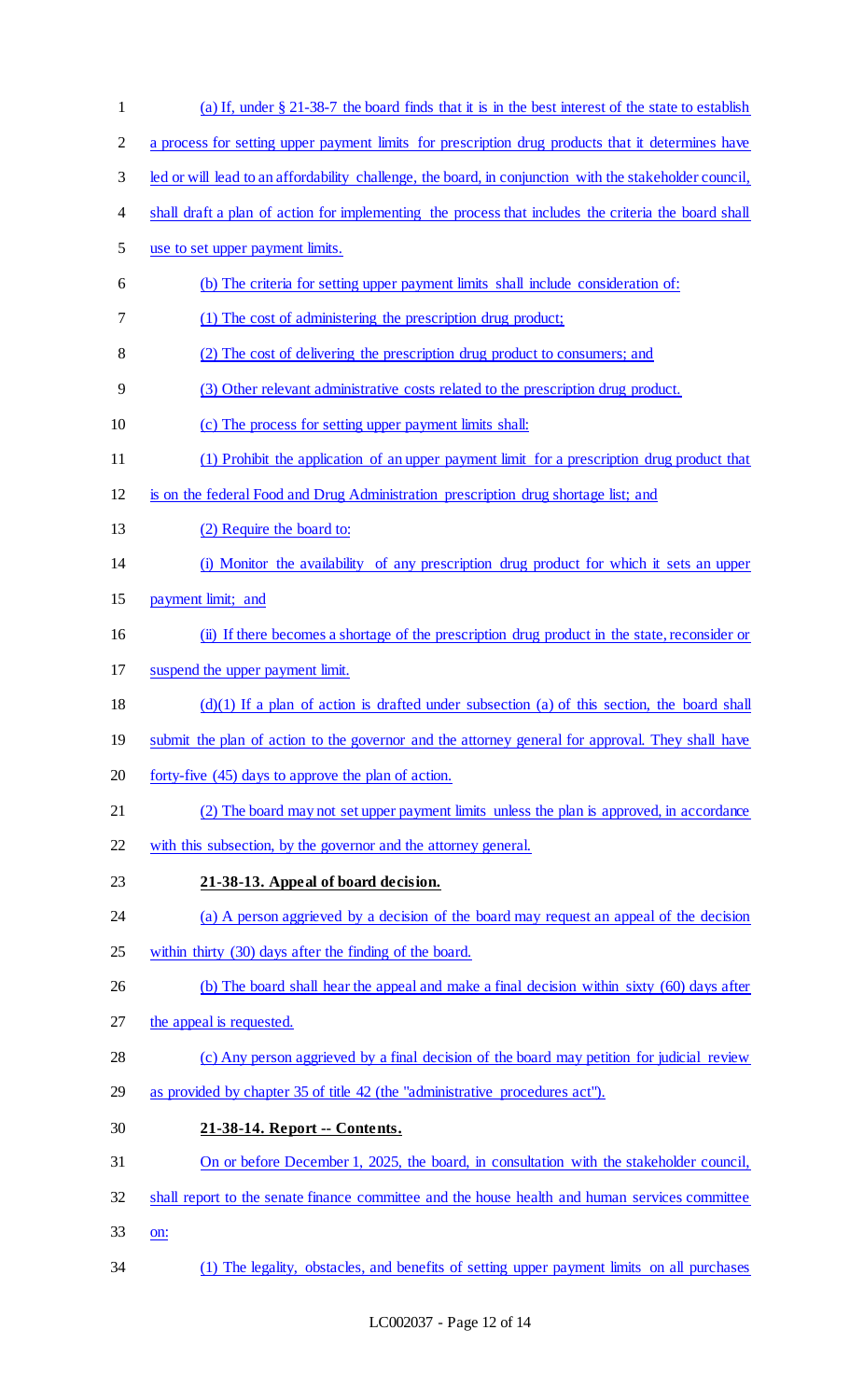- and payor reimbursements of prescription drug products in the state; and
- (2) Recommendations regarding whether the general assembly should pass legislation to
- expand the authority of the board to set upper payment limits to all purchases and payor
- 4 reimbursements of prescription drug products in the state.

## **21-38-15. Severability.**

- If any provision of this chapter or the application thereof to any person or circumstances is
- held invalid, such invalidity shall not affect other provisions or applications of the chapter, which
- can be given effect without the invalid provision or application, and to this end the provisions of
- this chapter are declared to be severable.
- SECTION 2. This act shall take effect on January 1, 2022.

#### ======== LC002037 ========